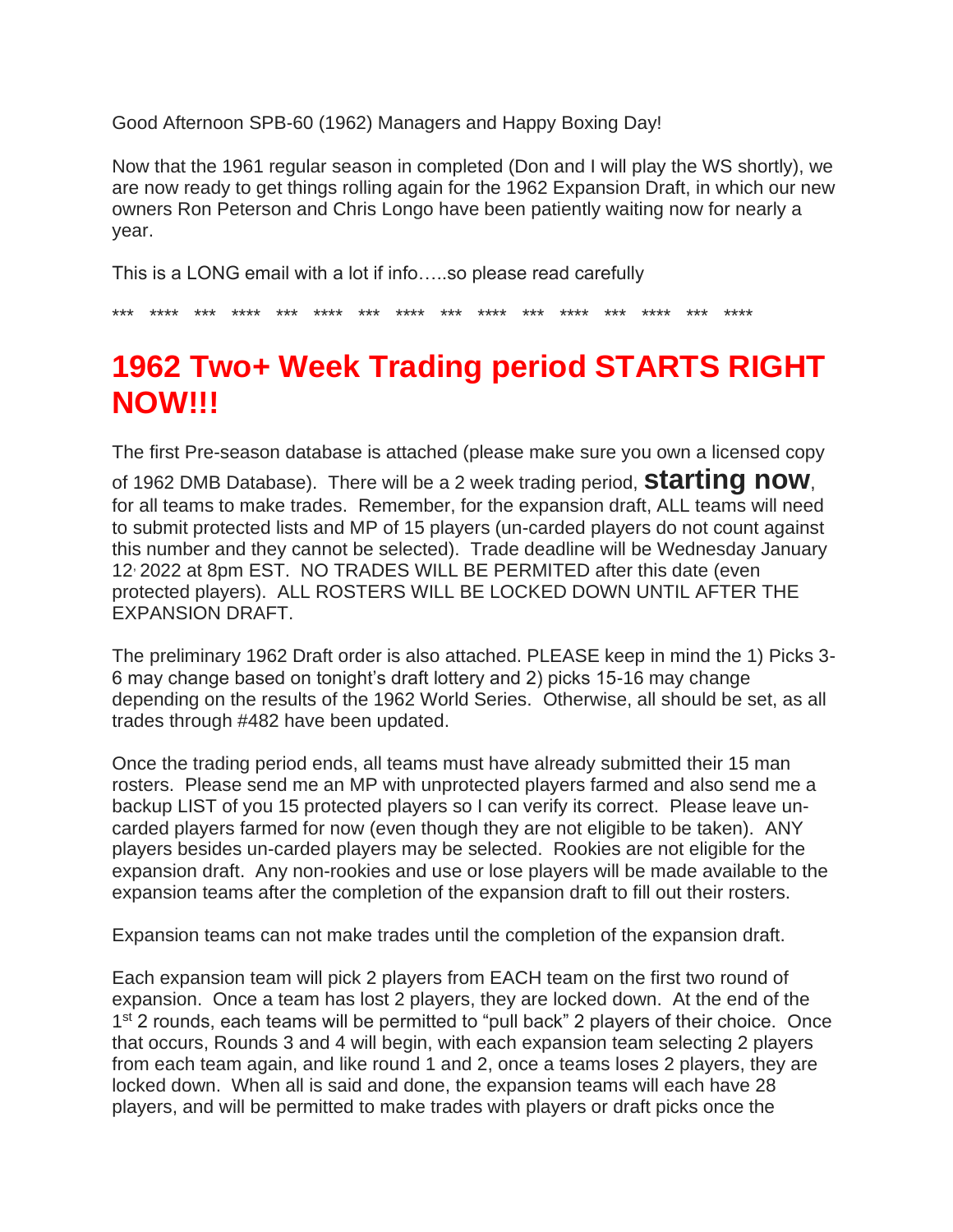expansion draft is completed. At this point, we will do a short draft of 10-12 current Free Agents/Use Or Lose Players.

We will be doing this draft LIVE in the SPB Chatroom on Saturday January 29 at 11am EST (8am PST). You can either attend the draft like and make you pull backs live, or submit a list of your top 4 pullbacks when submitting your 15 man roster.

Remember, there is no more Rule 5 draft, so the next draft following this once will be the 1962 rookie draft in March.

\*\*\* \*\*\*\* \*\*\* \*\*\*\* \*\*\* \*\*\*\* \*\*\* \*\*\*\* \*\*\* \*\*\*\* \*\*\* \*\*\*\* \*\*\* \*\*\*\* \*\*\* \*\*\*\*

## **New Names for Expansion Teams and their Stadium Selections:**

An "OFFICIAL" BIG welcome to SPB-60 to our expansion managers Ron Peterson and Chris Longo. Both are very excited to get their new teams started! We did a lottery a few days back, and Ron won the choice and selected to pick 1<sup>st</sup> overall in the Rookie Draft. Chris will pick first overall in both Phases of the Expansion draft.

**Ron Peterson has named his team the Fairfax Grays**, and will play their home games close to home in DC Stadium.

**Chris Longo has named his team the Boulder Run Bullies**, and will play their home games in Forbes Field.

After the expansion teams selected, there was two other stadium changes, the Newark Bears have vacated Dodger Stadium and taken up residence in the Polo Grounds so that Mays and Aaron can try to replicate Mantle and Maris in '61. And Terry, also not wanting to subject Mantle and Maris to the hell of Chavez Ravine, has relocated to his old stomping grounds of KC Municipal Stadium.

\*\*\* \*\*\*\* \*\*\* \*\*\*\* \*\*\* \*\*\*\* \*\*\* \*\*\*\* \*\*\* \*\*\*\* \*\*\* \*\*\*\* \*\*\* \*\*\*\* \*\*\* \*\*\*\*

## **Please see all of the info below regarding the 1962 database preparation and removal of positions.**

- 1. Removed all players who played for multiple teams in 1962, leaving only the Composite.
- 2. Removed all use of lose players (below)
- 3. Removed positions for players over 400 PA and 4 or less games at a position. Players and positions that were assigned on the master database have now been removed from the following players: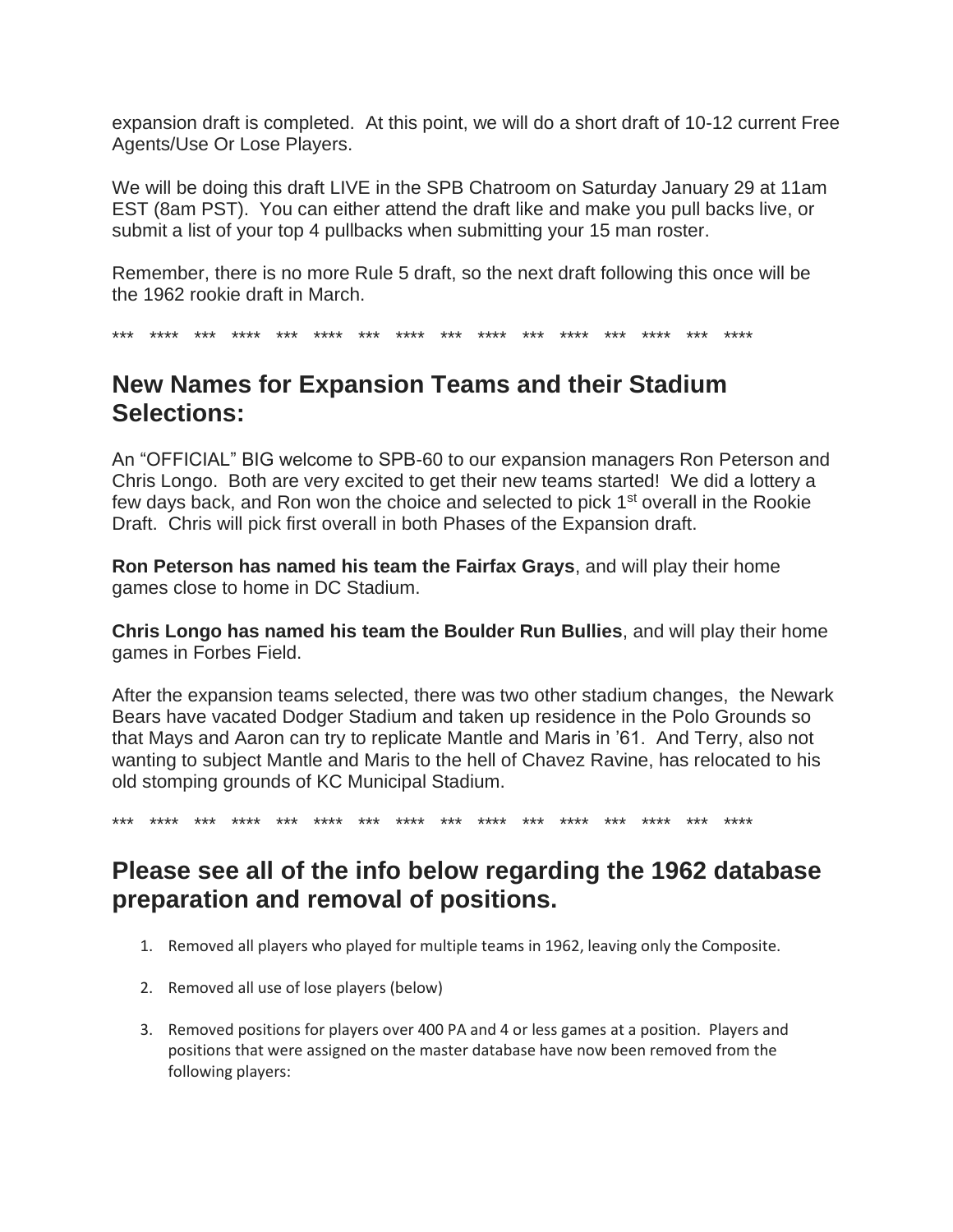Richie Ashburn 2b Bob Aspromonte 2b Ernie Banks 3b Jack Brandt 3B Harry Bright C and 3B Norm Cash RF Orlando Cepeda LF/RF Elio Chacon 2b Ed Charles 2b Dom Demeter 1b Chico Fernandez 3b Julio Gotay LF Harmon Killebrew 1b Joe Koppe 3b Jerry Lumpe SS Bubba Phillips CF Boog Powell 1b Vic Power 2b Brooks Robinson 2b and SS Andre Rogers 1b Tony Taylor SS Johnny Temple 3B Marv Throneberry RF

- 4. Verified Stadiums Open Stadiums Dodger Stadium NL, Chavez Ravine (Dodger Stadium AL), Comiskey Park and Colt's Stadium if you are interested in changing.
- 5. Adjusted ERA Setting from Neutral to Actual 1962 Settings
- 6. Adjusted Playing time limits for Batters Faced and Plate appearances to 105% (NOT 110% this season)
- 7. Schedule is completed thanks to John Turnbull's math magic. Thanks JT!
- 8. Official Draft Order has been attached to this email along with official database.
- 9. Draft Module For Expansion Draft has been added. Expansion Draft will take place LIVE in the SPB Chatroom on Saturday Jan 29<sup>th</sup> beginning at 11am EST. I will add the Rookie Draft Module after the completion of the Draft Lottery and 1961 World Series
- 10. Imported ALL un-carded players, manually removed 1962 Stats and Added to Corresponding Teams

 Abernathy,Ted 1963 Raleigh Tarheels Barker,Ray 1965 Asbury Argonauts Becquer,Julio 1963 New Bedford Ahabs Bronstad,Jim 1963 Riverside Robbers